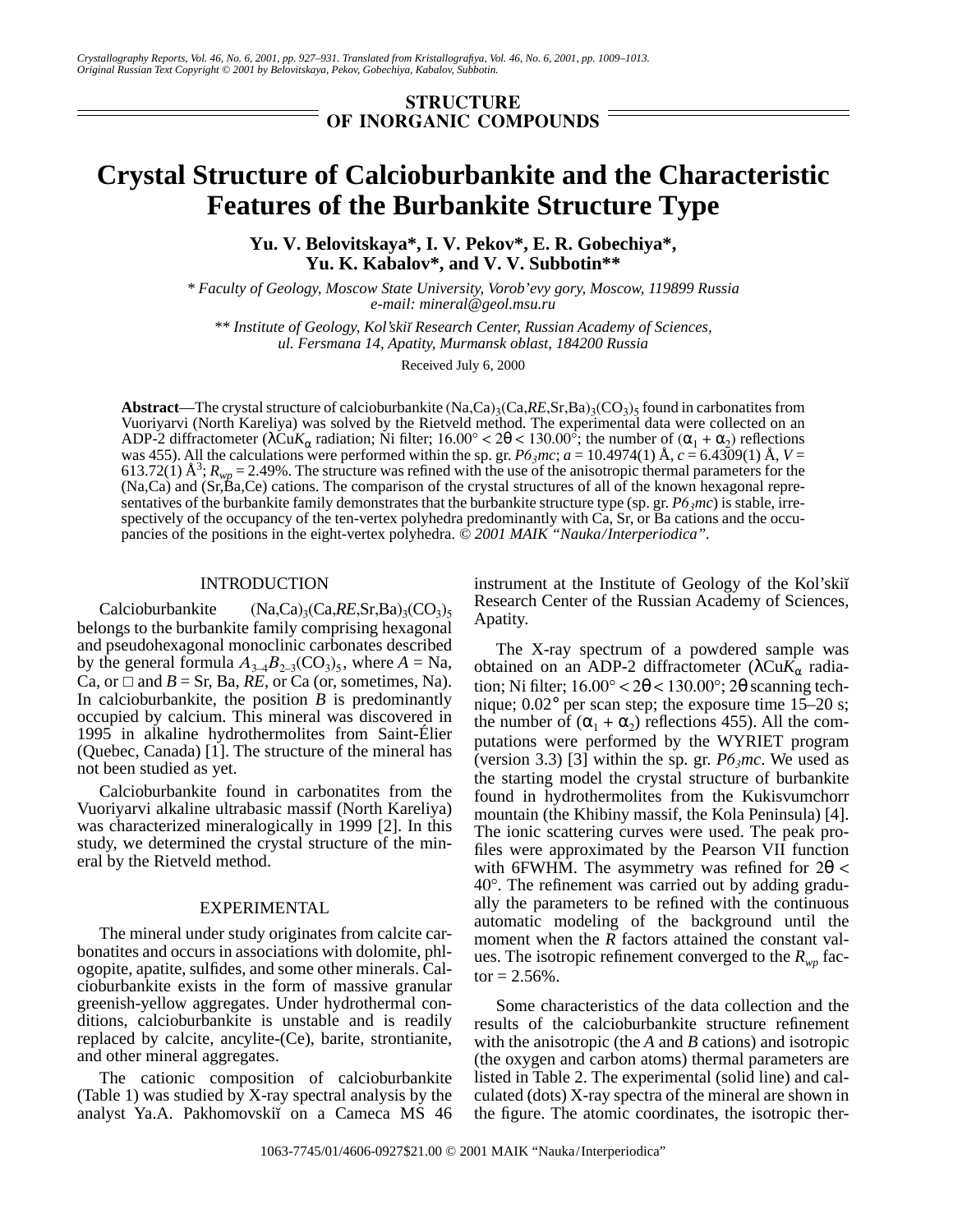| Characteristic                 | Calcioburbankite         | Burbankite<br>(low-rare-earth)   | Burbankite                                  | Burbankite                                   | Burbankite                              | Khanneshite                              | Remondite-(Ce)            | Petersenite-(Ce)          |  |
|--------------------------------|--------------------------|----------------------------------|---------------------------------------------|----------------------------------------------|-----------------------------------------|------------------------------------------|---------------------------|---------------------------|--|
| Sp. gr.                        | P6 <sub>3</sub> mc       | P6 <sub>3</sub> mc               | P6 <sub>3</sub> mc                          | P6 <sub>3</sub> mc                           | P6 <sub>3</sub> mc                      | P6 <sub>3</sub> mc                       | $P2_1$                    | $P2_1$                    |  |
| $a_0$ , $\AA$                  | 10.4974(1)               | 10.5263(1)                       | 10.5313(1)                                  | 10.52(4)                                     | 10.512(2)                               | 10.5790(1)                               | 10.412(4)                 | 20.872(4)                 |  |
| $b_0$ , $\AA$                  | 10.4974(1)               | 10.5263(1)                       | 10.5313(1)                                  | 10.52(4)                                     | 10.512(2)                               | 10.5790(1)                               | 10.414(4)                 | 10.601(2)                 |  |
| $c_0$ , Å                      | 6.4309(1)                | 6.5392(1)                        | 6.4829(1)                                   | 6.51(2)                                      | 6.492(2)                                | 6.5446(1)                                | 6.291(3)                  | 6.367(1)                  |  |
| $\beta$ , deg                  | 120                      | 120                              | 120                                         | 120                                          | 120                                     | 120                                      | 119.80(5)                 | $120.50(1)$ *             |  |
| $V_0$ , $\AA^3$                | 613.72(1)                | 627.49(1)                        | 622.68(1)                                   | $\overline{\phantom{0}}$                     | 621.3                                   | 634.31(1)                                | 591.9                     | 1213.9(4)                 |  |
| Z                              | $\boldsymbol{2}$         | $\boldsymbol{2}$                 | $\sqrt{2}$                                  | $\overline{2}$                               | $\overline{c}$                          | $\sqrt{2}$                               | $\overline{c}$            | $\overline{4}$            |  |
| Cationic composition, wt %     |                          |                                  |                                             |                                              |                                         |                                          |                           |                           |  |
| Na <sub>2</sub> O              | 13.27                    | 8.51                             | 10.61                                       | 11.44                                        | 8.34                                    | 11.86                                    | 17.16                     | 17.38                     |  |
| CaO                            | 10.80                    | 10.04                            | 6.96                                        | 10.86                                        | 11.47                                   | 5.37                                     | 10.54                     | 1.32                      |  |
| SrO                            | 8.44                     | 36.28                            | 33.73                                       | 12.86                                        | 25.08                                   | 9.04                                     | 3.98                      | 1.70                      |  |
| BaO                            | 11.36                    | 9.91                             | 7.92                                        | 11.62                                        | 11.47                                   | 22.99                                    | $\overline{\phantom{a}}$  | 0.32                      |  |
| $Y_2O_3$                       | $\overline{\phantom{m}}$ | 0.48                             | 0.57                                        |                                              | < 0.03                                  | $\overline{\phantom{m}}$                 | 0.24                      | $\overline{\phantom{m}}$  |  |
| La <sub>2</sub> O <sub>3</sub> | 6.17                     | 1.32                             | 2.94                                        | $\qquad \qquad -$                            | 3.37                                    | 4.07                                     | 11.60                     | 14.49                     |  |
| Ce <sub>2</sub> O <sub>3</sub> | 10.86                    | 0.44                             | 5.74                                        | $\overline{\phantom{0}}$                     | 5.39                                    | 10.46                                    | 14.99                     | 23.66                     |  |
| Pr <sub>2</sub> O <sub>3</sub> | 0.58                     | $\overline{\phantom{m}}$         | 0.45                                        |                                              | 0.46                                    | 1.01                                     | 1.49                      | 2.00                      |  |
| Nd <sub>2</sub> O <sub>3</sub> | 2.56                     |                                  | 1.36                                        |                                              | 1.26                                    | 3.60                                     | 3.34                      | 5.82                      |  |
| $Sm_2O_3$                      | $\overline{\phantom{a}}$ | $\overline{\phantom{m}}$         | $\overline{\phantom{m}}$                    |                                              | 0.14                                    |                                          | 0.50                      | 0.60                      |  |
| $\Sigma(RE_2O_3)$              | (20.17)                  | (1.76)                           | (10.49)                                     | 15.12                                        | (11.08)                                 | (19.14)                                  | (32.394)                  | (46.57)                   |  |
| Total                          | 64.04                    | 66.98                            | 70.28                                       | 64.96**                                      | $67.47***$                              | 68.40                                    | 64.314****                | 67.29                     |  |
| References                     | Present study            | Belovitskaya<br>et al., 2000 [4] | Belovitskaya<br>et al., 2000 <sup>[4]</sup> | Voronkov and<br>Shumyatskaya,<br>1968[6, 10] | Effenberger<br><i>et al.</i> , 1985 [5] | Belovitskaya<br><i>et al.</i> (in press) | Ginderow,<br>1989 [7, 10] | Grice et al.,<br>1994 [8] |  |

**Table 1.** Unit-cell parameters and the cationic compositions of structurally studied minerals of the burbankite family

CRYSTALLOGRAPHY REPORTS

CRYSTALLOGRAPHY REPORTS

Vol. 46

No. 6

2001

Note: \* In the original study,  $b_0$  and  $c_0$  are interchanged. The analysis showed additionally (wt %): \*\* K<sub>2</sub>O, 0.99; MgO, 0.35; Al<sub>2</sub>O<sub>3</sub>, 1.05; Fe<sub>2</sub>O<sub>3</sub>, 0.48; SiO<sub>2</sub>, 0.19; \*\*\* Gd<sub>2</sub>O<sub>3</sub>, 0.41; Tb<sub>2</sub>O<sub>3</sub>, 0.05;  $^{***}$  Eu2O3, 0.09; Gd2O3, 0.24; Dy2O3, 0.07; Ho2O3, 0.01; Er2O3, 0.03; Yb2O3, 0.03; Lu2O3, 0.004.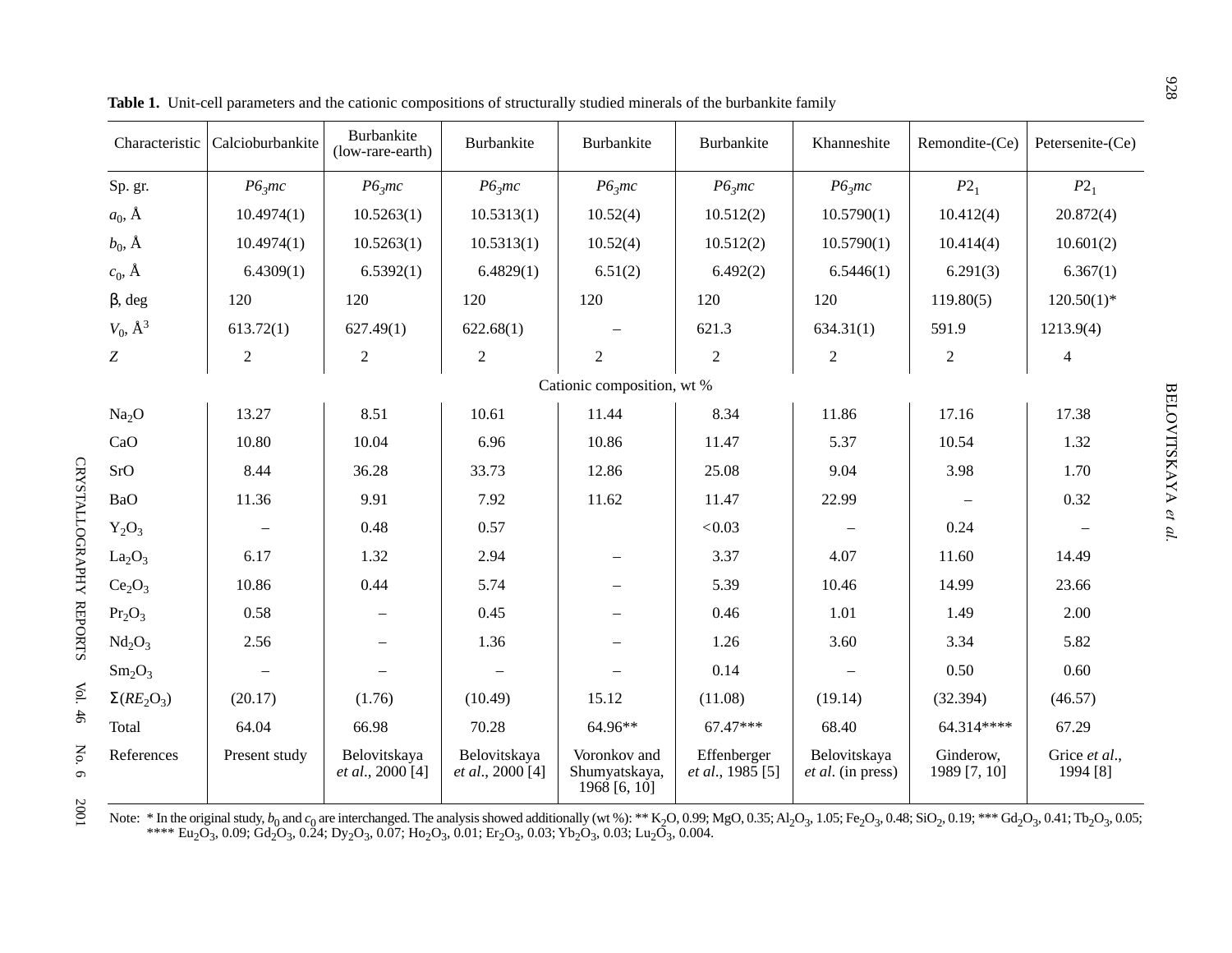| Characteristic                         | Value              | Characteristic   | Value |
|----------------------------------------|--------------------|------------------|-------|
| Sp. gr.                                | P6 <sub>3</sub> mc | $R_{\rm exp}$    | 6.92  |
| $2\theta$ scanning range, deg          | 16.00-130.00       | $R_B$            | 3.35  |
| Number of reflections                  | 455                | $R_F$            | 2.98  |
| Number of parameters in the refinement | 54                 | $s^*$            | 0.36  |
| $R_p$                                  | 1.88               | $DWD^{**}$       | 1.33  |
| $R_{wp}$                               | 2.49               | $\sigma_r^{***}$ | 1.384 |

**Table 2.** Characteristics of the refinement of the crystal structure of calcioburbankite by the Rietveld method

\*  $s = R_{wp}/R_{exp}$ , where  $R_{exp}$  is the expected value of  $R_{wp}$ .

\*\* The Durbin–Watson statistics [11].

\*\*\* The multiplier for calculations of standard deviations [12].

mal parameters, and the occupancies of the positions in the calcioburbankite structure are listed in Table 3.

### RESULTS AND DISCUSSION

Similar to the burbankite structure [5, 6], the crystal structure of calcioburbankite contains two independent cationic positions in the centers of eight- and ten-vertex polyhedra (*A* and *B*, respectively) formed by oxygen atoms and three types of triangular carbonate groups denoted as  $C(1)$ ,  $C(2)$ , and  $C(3)$  having different orientations. The average distances in the polyhedra are as follows:  $A - O$  is 2.51 Å;  $B - O$  is 2.67 Å; and C(1)–O, C(2)–O, and C(3)–O are 1.23, 1.36, and 1.28 Å, respec-



Experimental (solid line) and calculated (dots) X-ray spectra of calcioburbankite.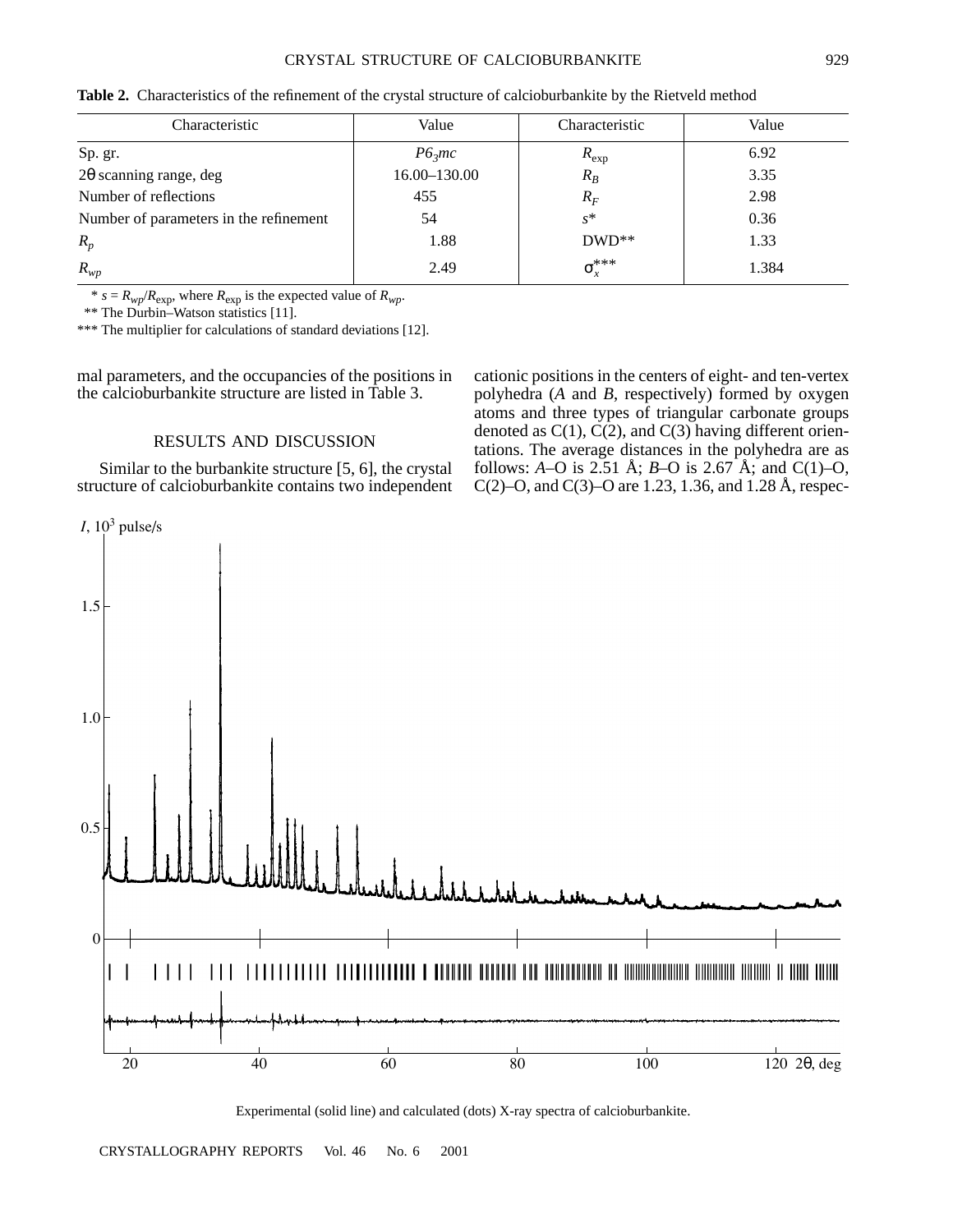| Atom             | Characteristic                | Value            | Atom | Characteristic                | Value     |
|------------------|-------------------------------|------------------|------|-------------------------------|-----------|
| $\boldsymbol{A}$ | $\boldsymbol{x}$              | 0.5241(6)        | C(2) | $\ensuremath{\mathnormal{Z}}$ | 0.88(1)   |
|                  | у                             | 0.4759(6)        |      | $B_j$                         | 1(1)      |
|                  | $\ensuremath{\mathnormal{Z}}$ | 0.317(2)         | C(3) | $\boldsymbol{x}$              | 0.3333    |
|                  | $B_j$                         | 1.4(2)           |      | $\mathcal{Y}$                 | 0.6667    |
|                  | $q$ (Na)                      | 2.22(2)          |      | $\ensuremath{\mathnormal{Z}}$ | 0.49(2)   |
|                  | $q$ (Ca)                      | 0.48(1)          |      | $B_j$                         | 2(1)      |
|                  | $q$ (RE)*                     | 0.09(1)          | O(1) | $\boldsymbol{\mathcal{X}}$    | 0.376(1)  |
| $\boldsymbol{B}$ | $\boldsymbol{\mathcal{X}}$    | 0.8406(1)        |      | $\mathcal{Y}$                 | 0.088(2)  |
|                  | у                             | 0.1594(1)        |      | $\ensuremath{\mathnormal{Z}}$ | 0.633(2)  |
|                  | $\ensuremath{\mathnormal{Z}}$ | $\boldsymbol{0}$ |      | $B_j$                         | 1.1(4)    |
|                  | $B_i$                         | 1.01(9)          | O(2) | $\boldsymbol{x}$              | 0.926(1)  |
|                  | $q$ (RE + Ba)*                | 1.17(1)          |      | $\mathcal{Y}$                 | 0.074(1)  |
|                  | $q$ (Ca)                      | 0.94(1)          |      | $\ensuremath{\mathnormal{Z}}$ | 0.344(4)  |
|                  | q(Sr)                         | 0.54(1)          |      | $B_j$                         | 1.8(6)    |
|                  | $q$ (Na)                      | 0.43(1)          | O(3) | $\boldsymbol{x}$              | 0.4037(8) |
|                  |                               |                  |      | $\mathcal{Y}$                 | 0.5963(8) |
| C(1)             | $\boldsymbol{\mathcal{X}}$    | 0.797(2)         |      | $\ensuremath{\mathnormal{Z}}$ | 0.476(7)  |
|                  | $\mathcal{Y}$                 | 0.203(2)         |      | $B_j$                         | 0.5(4)    |
|                  | $\ensuremath{\mathnormal{Z}}$ | 0.55(1)          | O(4) | $\boldsymbol{x}$              | 0.776(1)  |
|                  | $B_j$                         | 5(2)             |      | $\mathcal{Y}$                 | 0.224(1)  |
| C(2)             | $\boldsymbol{\mathcal{X}}$    | $\boldsymbol{0}$ |      | $\boldsymbol{z}$              | 0.359(5)  |
|                  | $\mathcal{Y}$                 | $\boldsymbol{0}$ |      | $B_j$                         | 1.8(6)    |

**Table 3.** Structural and thermal parameters  $(\AA^2)$  and occupancies of positions in the structure of calcioburbankite

\* All *RE* were refined with the use of the *f* curve of cerium.

tively. In calcioburbankite, the ten-vertex polyhedra are occupied predominantly by Ca. This is reflected in both unit-cell parameters of calcioburbankite (whose values are lower than those of burbankite). The *B* position is occupied by Ca, Sr, *RE*, and Ba and a small amount of Na. The incorporation of Na atoms into the ten-vertex polyhedra is typical of remondite, which is a monoclinic representative of the burbankite family [7]. However, unlike the positions in burbankite and khanneshite, the *A* position in the calcioburbankite structure, is occupied not only by Na and Ca, but also by a small amount of *RE* (Table 3). The presence of lanthanides in the *A* position in the minerals of this structure type is observed for the first time. The refinement of the structure based on the standard model containing only Na and Ca atoms in the eight-vertex polyhedra resulted in the unreasonable thermal parameters for these cations. The calcioburbankite formula established by the X-ray diffraction analysis is  $(Na_{2,23}Ca_{0,49}RE_{0.09})_{2.81}$  $(Ca_{0.95}RE_{0.69}Sr_{0.55}Ba_{0.50}Na_{0.44})_{3.13}(CO_3)_5$  and somewhat differs from the formula what differs from the formula  $(Na_{2.87}Ca_{0.16})_{3.03}(Ca_{1.14}Sr_{0.55}Ba_{0.50}Ce_{0.44}La_{0.25}Nd_{0.10} \times$  $Pr<sub>0.02</sub>$ )<sub>3.00</sub>(CO<sub>3</sub>)<sub>5</sub> determined by the electron probe analysis. Most likely, this difference can be attributed to the

variations in the composition of the specimen under study. Our and other well-known results demonstrate that the intraphase inhomogeneity is typical of the minerals of the burbankite group.

Minerals of the burbankite family crystallize in three structure types—burbankite (sp. gr.  $P6<sub>3</sub>mc$ ), remondite (sp. gr.  $P2<sub>1</sub>$ ; the unit cell is close to that of burbankite but with the angle γ being slightly different from 120 $^{\circ}$ ), and petersenite (sp. gr.  $P2<sub>1</sub>$  with the unitcell parameter  $a_0$  twice exceeding that of remondite) (Table 1). The crystal chemistry of the monoclinic representatives of this family has well been studied [7, 8], whereas the structures of the hexagonal representatives has been considered only in two articles [5, 6] devoted to burbankite with the *B* position occupied simultaneously by *RE*, Ca, and Sr. We noticed that the powder X-ray diffraction patterns of burbankites of various compositions essentially differ from one another [4], which gives the impetus to their systematic study. We compared burbankite with the typical composition with low-rare-earth burbankite [4], khanneshite (a barium analog of burbankite), and calcioburbankite. All these minerals appear to be isostructural and differ only in the nature of the divalent cations (Sr, Ba, or Ca) occupying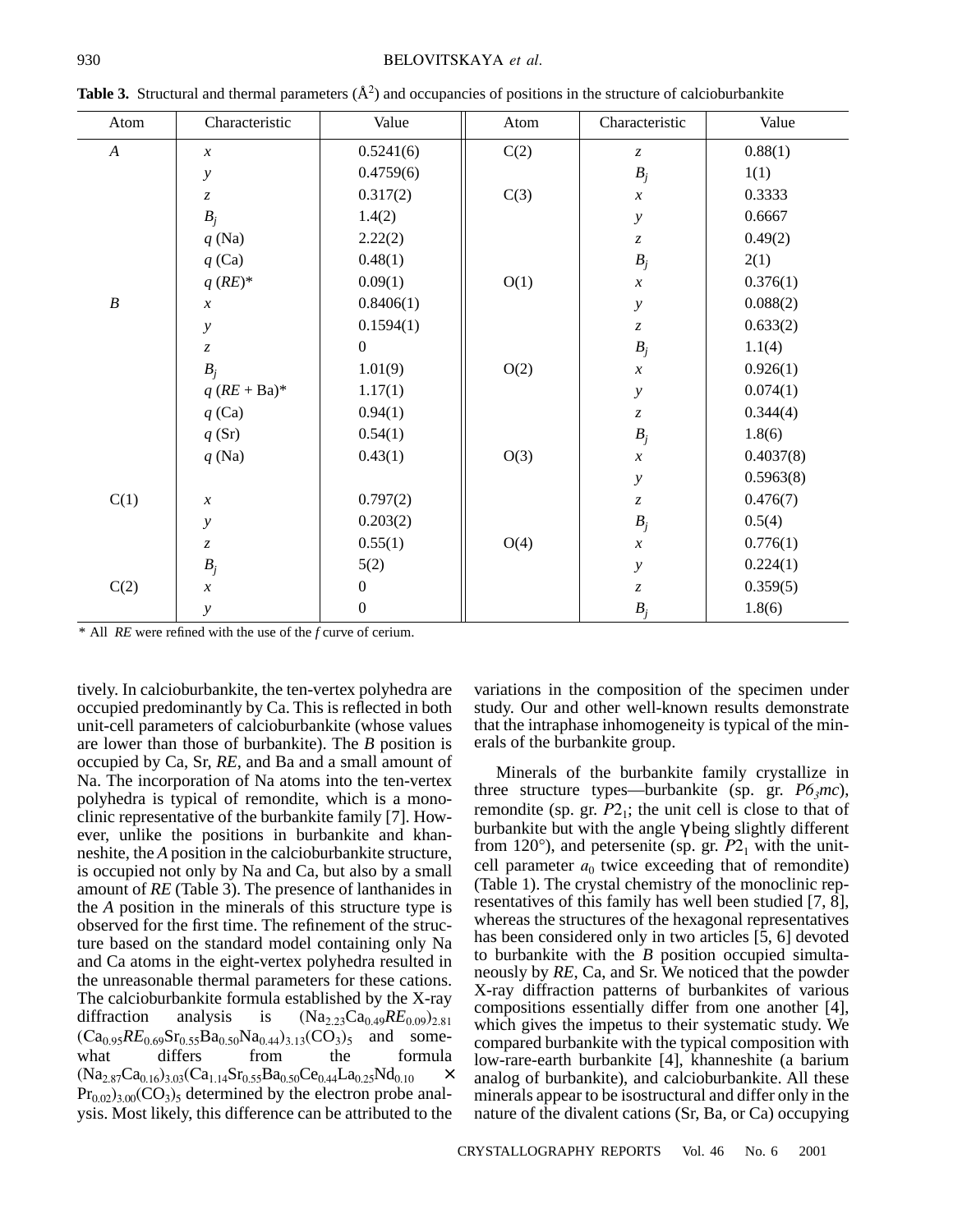mainly the *B* position. Therefore, the burbankite structure type is very stable and is retained as long as the *B* position is occupied mainly by divalent cations of different sizes. This structure type persists over a wide range of the  $RE^{3+}/M^{2+}$  ratios from the terminal member  $(Na_2, Ca)(Sr, Ca, Ba)_{3}(CO_3)_{5}$  [4], which is virtually free of rare-earth elements, to, at least, calcioburbankite of the composition  $(Na_{2,2}Ca_{0.5}RE_{0.1})_{2.8}$  $(Ca_{1,0}RE_{0.7}Sr_{0.6}Ba_{0.5}Na_{0.4})_{3,2}(CO_3)_{5,1}$  with the highest content of rare-earth elements in all the structurally studied hexagonal representatives of this family. Only the presence of *RE* (in a type-forming amount) and, correspondingly, filling of the position *A* only with Na lowers the symmetry down to monoclinic because of

the deviation of the angle  $\gamma$  from 120 $^{\circ}$  [7]. The fact that the *A* position in the eight-vertex polyhedron is partial vacant (which was found by Effenberger *et al.* [5]), which was confirmed in our study [4], cannot prevent the formation of the burbankite structure type either.

Thus, the crystal structures of all the known hexagonal representatives of the burbankite family have been studied. These minerals form a continuous isomorphous series. In this respect, the burbankite structure type can be considered as unique, because all the Ca-, Sr-, and Ba-dominant phases are not only isostructural (the examples of this isostructurality are well known, (aragonite–strontianite–witherite), but also exhibit the complete isomorphous miscibility. Even in minerals, whose structures contain large cavities (zeolites and pyrochlores) and where divalent cations are present in type-forming amounts, no ratio of the type Ca : Sr : Ba  $\approx$ 1 : 1 : 1 was ever observed. Analysis of the known data demonstrates that the minerals containing simultaneously considerable amounts of Ba and Ca are characterized by their ordered distribution over different structural positions (double Ba,Ca-carbonates, wenkite, etc.). A substantial accumulation of Sr in calcium minerals or of Ba in strontium minerals often leads to the change of the structure type (the apatite group and olgite). The only exception is made by the hexagonal members of the burbankite family.

#### ACKNOWLEDGMENTS

This study was supported by the Russian Foundation for Basic Research and by the National Science Foundation of China (NSFC), joint project no. 99-05- 39019.

#### **REFERENCES**

- 1. J. van Velthuizen, R. A. Gault, and J. D. Grice, Can. Mineral. **33**, 1231 (1995).
- 2. V. V. Subbotin, A. V. Voloshin, Ya. A. Pakhomovskiı, and A. Yu. Bakhchisaraĭtsev, Zap. Vseross. Mineral. O-va, No. 1, 78 (1999).
- 3. J. Schneider, in *Profile Refinement on IBM-PC: Proceedings of the International Workshop on the Rietveld Method, of the International Union on Crystallography, Petten, 1989*, p. 71.
- 4. Yu. V. Belovitskaya, I. V. Pekov, and Yu. K. Kabalov, Kristallografiya **45** (1), 32 (2000) [Crystallogr. Rep. **45**, 26 (2000)].
- 5. H. Effenberger, F. Kluger, H. Paulus, and E. R. Wolfel, Neues Jahrb. Mineral., Monatsh. **4**, 161 (1985).
- 6. A. A. Voronkov and N. G. Shumyatskaya, Kristallografiya **13** (2), 246 (1968) [Sov. Phys. Crystallogr. **13**, 192 (1968)].
- 7. P. D. Ginderow, Acta Crystallogr., Sect. C: Cryst. Struct. Commun. **45**, 187 (1989).
- 8. J. D. Grice, J. van Velthuizen, and R. A. Gault, Can. Mineral. **32**, 405 (1994).
- 9. L. S. Borodin and Yu. L. Kapustin, Dokl. Akad. Nauk SSSR **147** (2), 462 (1962).
- 10. F. Cesbron, C. Gilles, P. Pelisson, and J.-C. Saugues, C. R. Acad. Sci., Ser. II: Mec., Phys., Chim., Sci., Terre Univers. **307**, 915 (1988).
- 11. R. Hill and H. Flack, J. Appl. Crystallogr. **20**, 356 (1987).
- 12. J.-F. Berar and P. Lelann, J. Appl. Crystallogr. **24**, 1 (1991).

*Translated by T. Safonova*